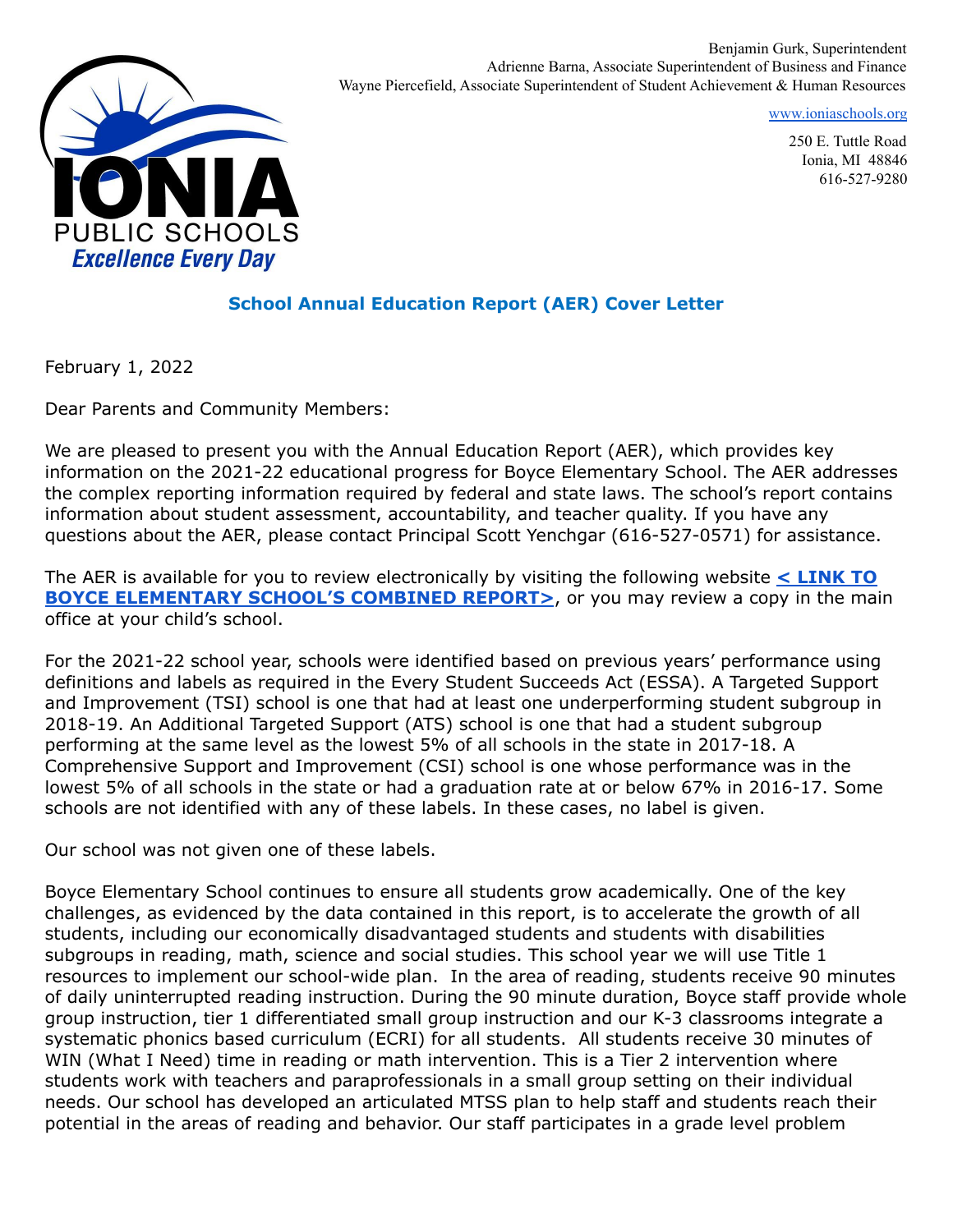solving process. During this time staff look at progress monitoring data and create groups of students based on their needs. This allows the Boyce staff to assess student progress and make adjustments to instruction in a timely manner. We continue to improve our use of data and have developed an intervention grid to provide consistency for our whole building. Our school-wide Success Criteria has been focusing on reading, using our data to target interventions, and implementation of a school-wide behavior system (PBIS) to increase student engagement and time on task.

State law requires that we also report additional information.

1. PROCESS FOR ASSIGNING PUPILS TO THE SCHOOL

Ionia Public Schools has five neighborhood elementary schools. Student assignment is based primarily upon geographic location. Class size, special education needs, and transportation availability are other factors that are also considered when students are placed at district elementary schools by Central Office Personnel. This process is consistent from year to year and has been in place for several years.

2. THE STATUS OF THE 3-5 YEAR SCHOOL IMPROVEMENT PLAN

# Boyce Elementary School School Improvement Plan 2020-21

### **Goal 1: All Boyce students will be proficient in Reading**

Strategy: Instructional staff will implement Reading Wonders during a non-negotiable 90 minute per day. This will include whole group instruction, independent reading time and differentiated small group instruction.

Measurable Objective:

- 55% of 3rd, 4th, and 5th grade students will demonstrate a proficiency in achievement in reading by 6/8/2021 as measured by M-STEP.
- 80% of all students will demonstrate a proficiency in achievement in reading by 6/8/2021 as measured by Acadience Composite Score.
- 60% of all students will demonstrate a proficiency by meeting their end of the year projected RIT score in reading by 6/8/2021 as measured by NWEA.
- 55% of 3rd, 4th, and 5th grade economically disadvantaged students will demonstrate a proficiency in achievement in reading by 6/8/2021 as measured by M-STEP.
- 55% of 3rd, 4th, and 5th grade students with disabilities will demonstrate a proficiency in achievement in reading by 6/8/2021 as measured by M-STEP.

#### Activities

- Grade Level Problem Solving Meetings
- Response to Intervention (WIN time)
- Paraprofessional Support
- Literacy Essentials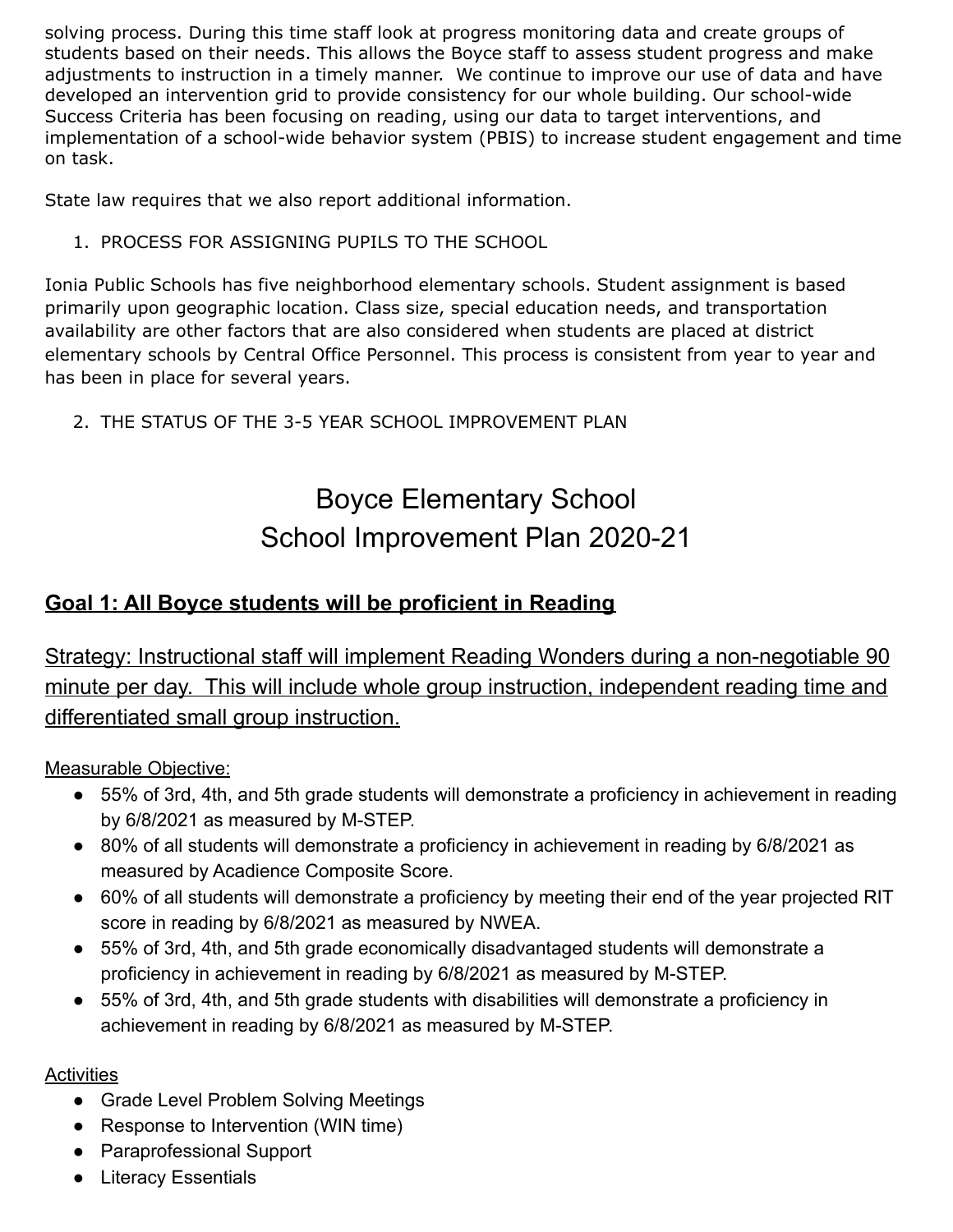- PLC work time
- Take Home Reading
- Classroom Libraries
- MTSS/PBIS supports
- 5D+ of Teaching and Learning
- Curriculum Nights
- Individual Reading Plans
- 100% Conference Contact

## **Goal 2: All Boyce students will be proficient in Math**

Strategy: Instructional staff will implement Into Math for 60 minutes per day. This will include whole group instruction, independent work and differentiated small group instruction.

Measurable Objective:

- 45% of 3rd, 4th, and 5th grade students will demonstrate a proficiency in achievement in mathematics by 6/8/2021 as measured by M-STEP.
- 60% of all students will demonstrate a proficiency by meeting their end of the year projected RIT score in mathematics by 6/8/2021 as measured by NWEA.
- 80% of all students will demonstrate a proficiency in achievement in mathematics by 6/8/2021 as measured by unit math tests.
- 45% of 3rd, 4th, and 5th grade economically disadvantaged students will demonstrate a proficiency in achievement in mathematics by 6/8/2021 as measured by M-STEP.
- 45% of 3rd, 4th, and 5th grade students with disabilities will demonstrate a proficiency in achievement in mathematics by 6/8/2021 as measured by M-STEP.

### **Activities**

- Response to Intervention (WIN time 4th/5th)
- Paraprofessional Support
- PLC work time (4th/5th)
- MTSS/PBIS supports
- 5D+ of Teaching and Learning
- Curriculum Nights
- Number Talks
- 100% Conference Contact

## **Goal 3: All Boyce students will make positive behavior choices.**

Strategy: All staff will consistently implement a proactive and positive approach to school and classroom management which includes teaching expectations through planned and explicit lessons. Staff will teach expectations according to building schedule, based on data, and use lessons written by staff. This proactive approach will be documented and shared with all stakeholders through the handbook, behavior matrix and communication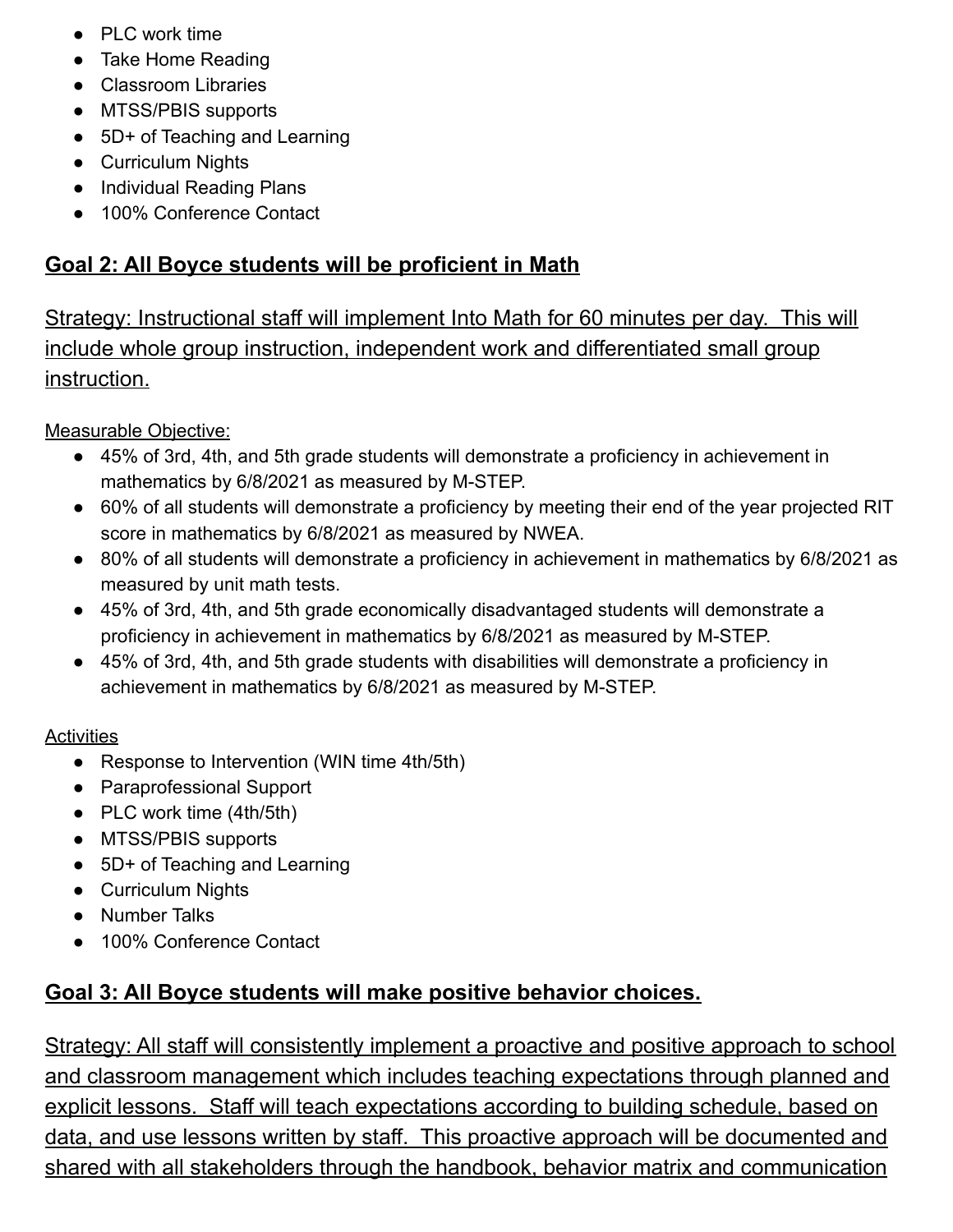### with parents. A system for acknowledgements and a continuum of consequences will be school-wide.

Measurable Objective:

● A 5% increase of all students will demonstrate a behavior that is appropriate based on the positive behavior intervention and supports system by 6/8/2021 as measured by SWIS.

**Activities** 

- Fidelity Checks
- SWIS data reviews (SMART Goals)

### **Goal 4: All Boyce students will be proficient in Science**

Strategy: All instructional staff will implement the Mystery Science program that was created specifically to address the New Michigan Science Standards (NGSS) which was based on the framework for K-12 science education.

Measurable Objective:

● 20% of 5th grade students will demonstrate a proficiency in achievement in science by 6/8/2021 as measured by M-STEP.

**Activities** 

- Curriculum Committees
- 5D+ of Teaching and Learning
- Paraprofessional Support
- 100% Conference Contact

## **Goal 5: All Boyce students will be proficient in Social Studies.**

Strategy: All instructional staff will implement the Studies Weekly program while teaching the social studies curriculum. The program contains engaging activities and articles and also lends itself to cross-curricular learning.

Measurable Objective:

● 20% of 5th grade students will demonstrate a proficiency in achievement in social studies by 6/8/2021 as measured by M-STEP.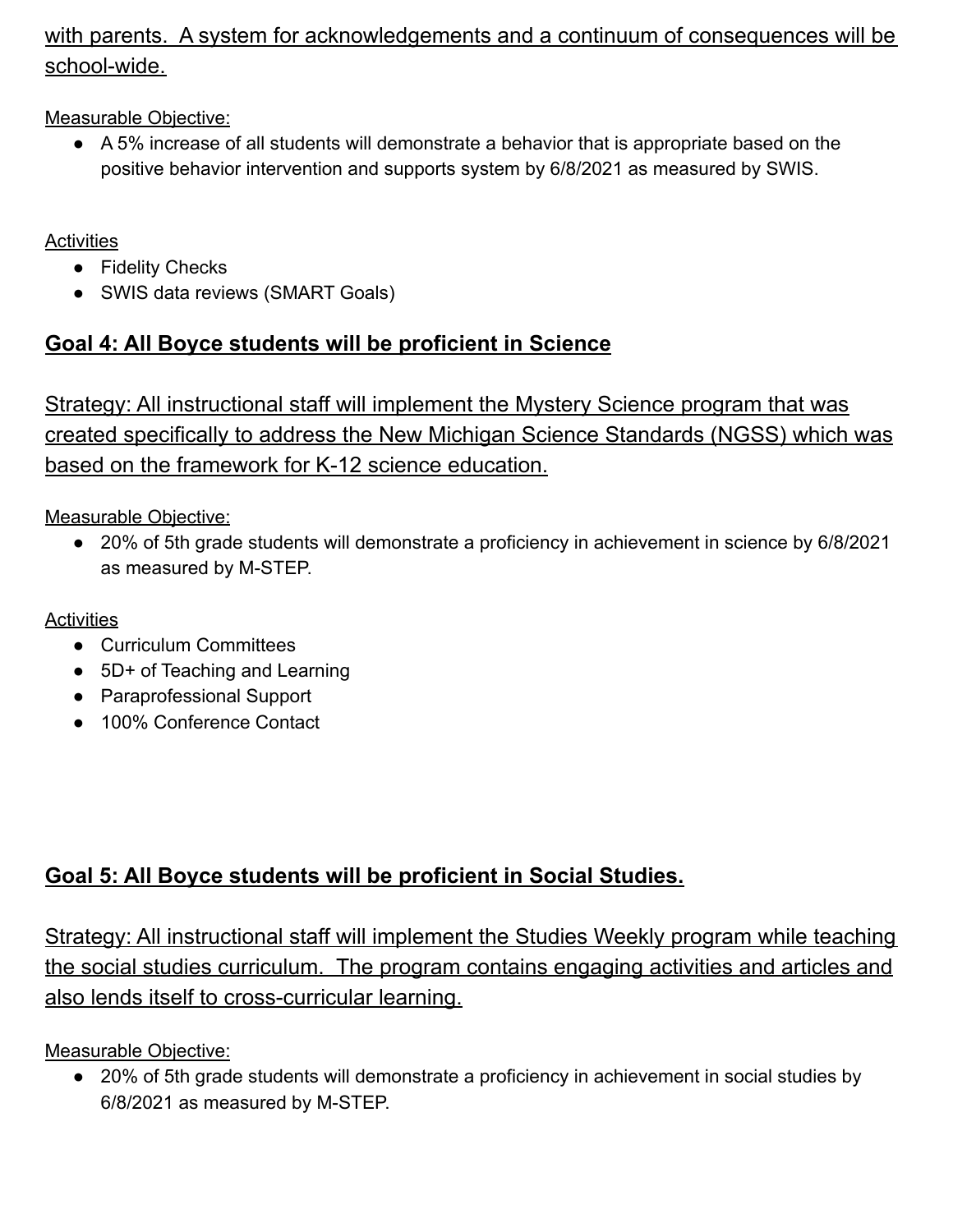#### **Activities**

- Curriculum Committees
- 5D+ of Teaching and Learning
- Paraprofessional Support
- 100% Conference Contact

#### **Boyce Elementary School School Improvement Summary 2019-2020 Goals, Objectives, Strategies and Activities**

#### Goal # 1: All students will be proficient in Reading

#### Measurable Objectives:

- 55% of 3rd, 4th, and 5th grade students will demonstrate proficiency in achievement in Reading by 6/3/2020 as measured by M-STEP.
- 80% of all students will demonstrate a proficiency in achievement in Reading by 6/3/2020 as measured by DIBELS Next Composite Score.
- 60% of all students will demonstrate a proficiency by meeting their end of the year projected RIT score in Reading by 6/3/2020 as measured by NWEA.
- 55% of 3rd, 4th, and 5th grade economically disadvantaged students will demonstrate proficiency in achievement in Reading by 6/3/2020 as measured by MSTEP.
- 55% of 3rd, 4th, and 5th grade students with disabilities will demonstrate proficiency in achievement in Reading by 6/3/2020 as measured by M-STEP.

#### Strategy Statement:

Implementation of Reading Wonders - Instructional staff will implement Reading Wonders during a non-negotiable 90 minutes per day. This will include whole group instruction, independent reading time, and differentiated small group instruction.

#### Activities:

- Grade Level Problem Solving Meetings
- Response to Intervention (WIN time)
- Paraprofessional Support
- Literacy Essentials
- PLC Work Time
- Take Home Reading
- Classroom Libraries
- MTSS/PBIS Supports
- 5D+ of Teaching and Learning
- Curriculum Nights
- Individual Reading Plans
- 100% Conference Contact

#### Goal # 2: All students will be proficient in Math

#### Measurable Objectives:

● 45% of 3rd, 4th, and 5th grade students will demonstrate proficiency in achievement in Mathematics by 6/3/2020 as measured by M-STEP.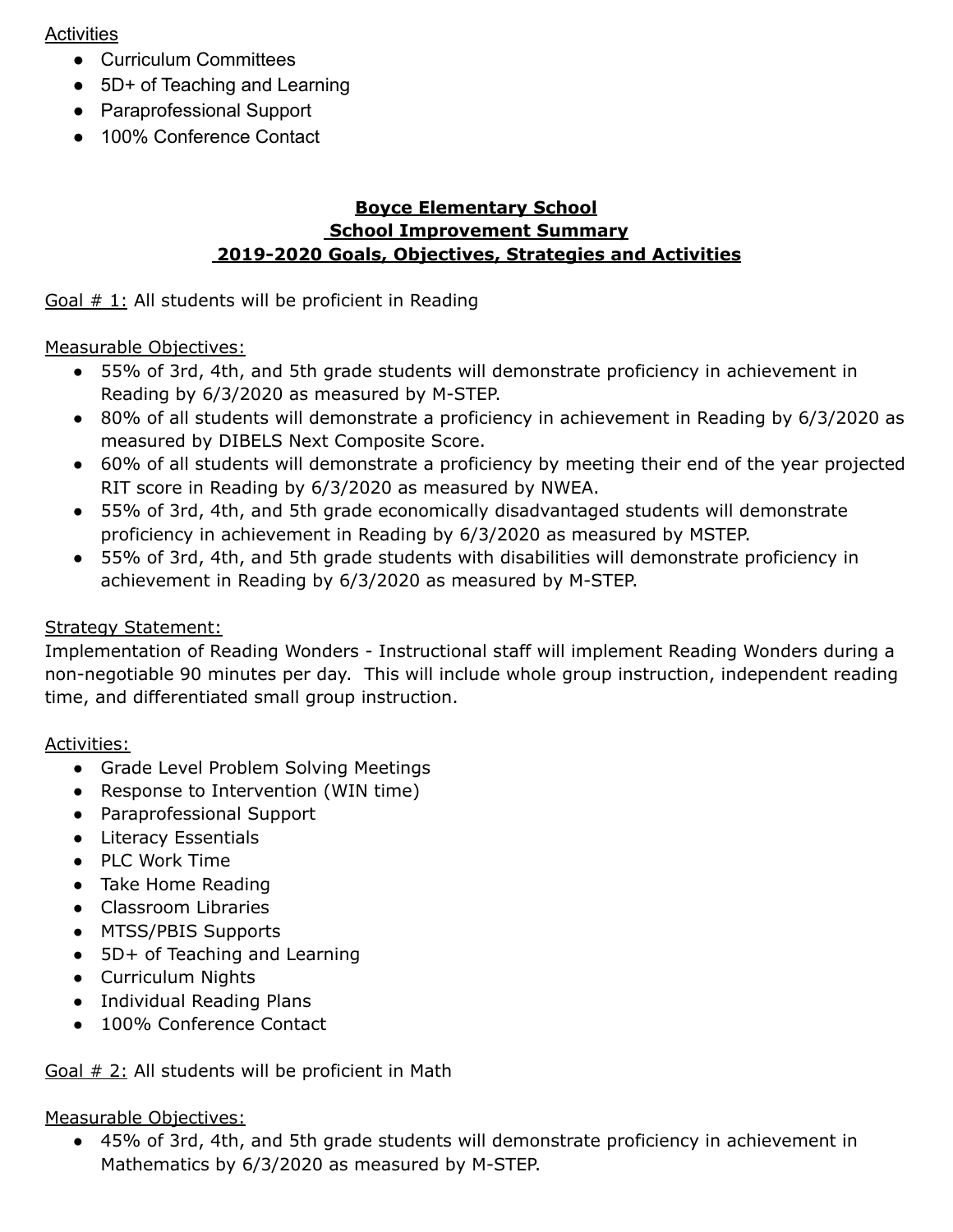- 60% of all students will demonstrate a proficiency by meeting their end of the year projected RIT score in Mathematics by 6/3/2020 as measured by NWEA.
- 80% of all students will demonstrate proficiency in achievement in Mathematics by 6/3/2020 as measured by Unit Math Tests.
- 45% of 3rd, 4th, and 5th grade economically disadvantaged students will demonstrate proficiency in achievement in Mathematics by 6/3/2020 as measured by M-STEP.
- 45% of 3rd, 4th, and 5th grade students with disabilities will demonstrate proficiency in achievement in Mathematics by 6/3/2020 as measured by M-STEP.

#### Strategy Statement:

Implementation of Math Expressions - Instructional staff will implement Math Expressions for 60 minutes per day. This will include whole group instruction, independent work, and differentiated small group instruction.

#### Activities:

- Paraprofessional Support
- MTSS/PBIS Supports
- Response to Intervention (WIN time)
- PLC Work Time
- 5D+ of Teaching and Learning
- Curriculum Nights
- 100% Conference Contact
- Number Talks

Goal # 3: All students will make positive behavior choices.

#### Measurable Objectives:

● A 5% increase of all students will demonstrate a behavior that is appropriate based on the Positive Behavior Intervention and Support Systems by 6/3/2020 as measured by SWIS.

#### Strategy Statement:

Positive Behavior Intervention and Supports - All staff will consistently implement a proactive and positive approach to school and classroom management which includes teaching expectations through planned and explicit lessons. Staff will teach expectations according to a building schedule, based on data, and use lessons written by staff. This proactive approach will be documented and shared with all stakeholders through the handbook, behavior matrix and communications with parents. A system of acknowledgements and a continuum of consequences will be school-wide.

#### Activities:

- Fidelity Checks
- SWIS Data Review (SMART Goals)

Goal # 4: All students will be proficient in Science.

#### Measurable Objectives:

● 20% of 5th grade students will demonstrate a proficiency in achievement in science by 6/3/2020 as measured by M-Step.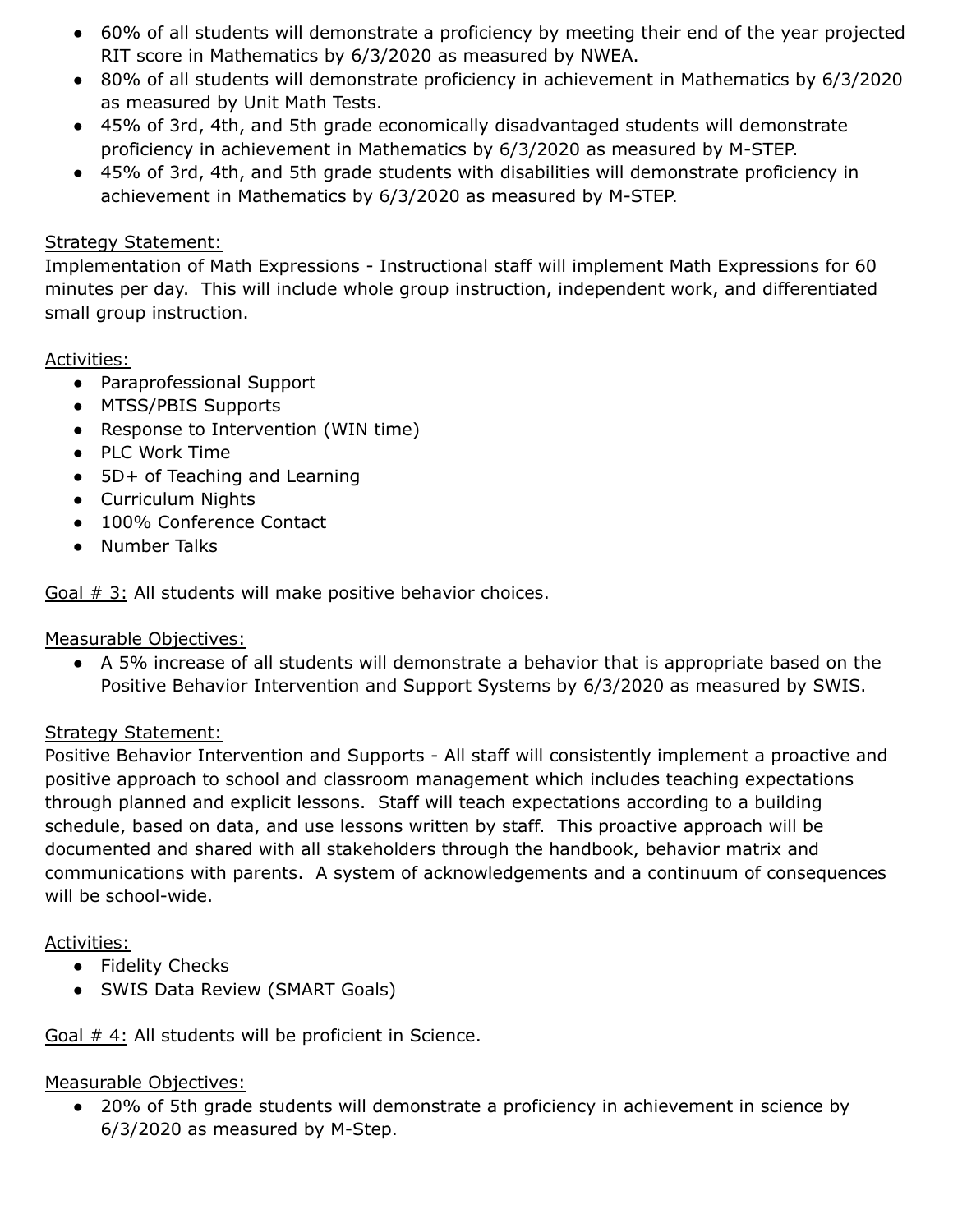#### Strategy Statement:

Mystery Science - All staff will implement the Mystery Science program that was created specifically to address the New Michigan Science Standards (NGSS) which was based on the framework for K-12 science education.

#### Activities:

- Curriculum Committees
- 5D+ of Teaching and Learning
- Paraprofessional Support
- 100% Conference Contact

Goal # 5: All students will be proficient in Social Studies.

#### Measurable Objectives:

● 20% of 5th grade students will demonstrate a proficiency in achievement in social studies by 6/3/2020 as measured by M-Step.

#### Strategy Statement:

Studies Weekly - All staff will implement the Studies Weekly program while teaching the social studies curriculum. The program contains engaging activities and articles and also lends itself to cross-curricular learning.

#### Activities:

- Curriculum Committees
- 5D+ of Teaching and Learning
- Paraprofessional Support
- 100% Conference Contact
- 3. A BRIEF DESCRIPTION OF EACH SPECIALIZED SCHOOL

While Boyce does house one Emotionally Impaired Classroom, it is primarily a kinderstart through fifth grade elementary school, not a specialized school.

4. IDENTIFY HOW TO ACCESS A COPY OF THE CORE CURRICULUM, A DESCRIPTION OF ITS IMPLEMENTATION, AND AN EXPLANATION OF THE VARIANCES FROM THE STATE'S MODEL

Curriculum Development at Ionia Public Schools – Elementary Schools, 2020-2021

Curriculum development at Ionia Public Schools is a process that requires a large commitment from the teachers and administrators involved. These stakeholders must accept the responsibility for interpreting and aligning the Michigan Standards. They are developing or have developed essential component curriculum maps and learning targets from these standards in math and ELA. These stakeholders were also involved in researching and recommending materials.

The district continues to commit to the process of installing a Multi-Tiered System of Support. The research that supports this process shows that the achievement of all students increases. Also, the research shows that the greatest gains are for atrisk students. The district has committed to continuing to expect high achievement for all while closing the existing achievement gaps. We have established minimum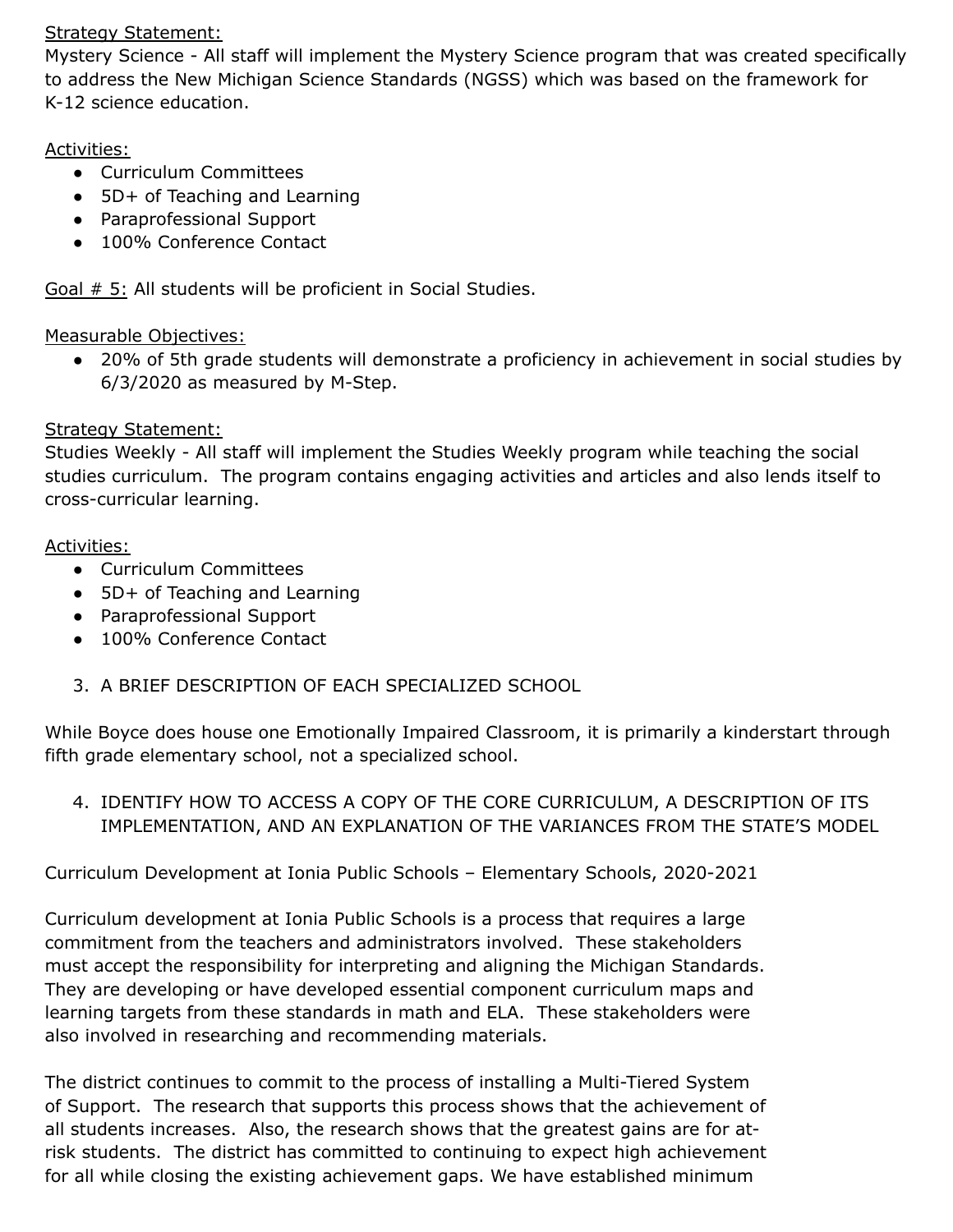instructional time expectations for English Language Arts, math, science, and social studies.

The curriculum focus continues to be the implementation of Reading Wonders and the integration of the Literacy Essentials. Data shows that the skills of our students are increasing. We have continued supporting grade-level problem solving for reading and behavior. Elementary teachers are working hard to support students with the five essential reading components (phonemic awareness, phonics, fluency, vocabulary development, and reading comprehension).

Into Math was piloted by all teachers during this school year because of its high level of compatibility with virtual instruction which did occur for an extensive period of time (approximately nine weeks) during November, December, and the first half of January. A much smaller period of virtual instruction (about a week and a half) was held in April shortly after spring break.

Academic success and improvement are of vital importance at Ionia Public Schools. Through continuous reflection and professional development, our teachers work to improve learning for all students.

To access a copy of the Ionia Public Schools' Core Curriculum, please contact Associate Superintendent of Student Achievement and HR, Wayne Piercefield, at 616-527-9280.

#### Curriculum Development at Ionia Public Schools – Elementary Schools, 2019-2020

Curriculum development at Ionia Public Schools is a process that requires a large commitment from the teachers and administrators involved. These stakeholders must accept the responsibility for interpreting and aligning the Michigan Standards. They are developing or have developed essential component curriculum maps and learning targets from these standards in math and ELA. These stakeholders were also involved in researching and recommending materials.

The district continues to commit to the process of installing a Multi-Tiered System of Support. The research that supports this process shows that the achievement of all students increases. Also, the research shows that the greatest gains are for at-risk students. The district has committed to continuing to expect high achievement for all while closing the existing achievement gaps. We have established minimum instructional time expectations for math, English Language Arts, science, and social studies.

The curriculum focus continues to be the implementation of Reading Wonders and the integration of the Literacy Essentials. Data shows that the skills of our students are increasing. We have begun supporting grade-level problem solving for reading and behavior. Elementary teachers are working hard to support students with the five essential reading components (phonemic awareness, phonics, fluency, vocabulary development, and reading comprehension).

In the spring, all schools in Michigan closed due to COVID-19. During this time, staff worked in grade-level teams to create student lessons and activities for at-home learning. These lessons included ELA, math, science, social studies, and specials (art, music, physical education).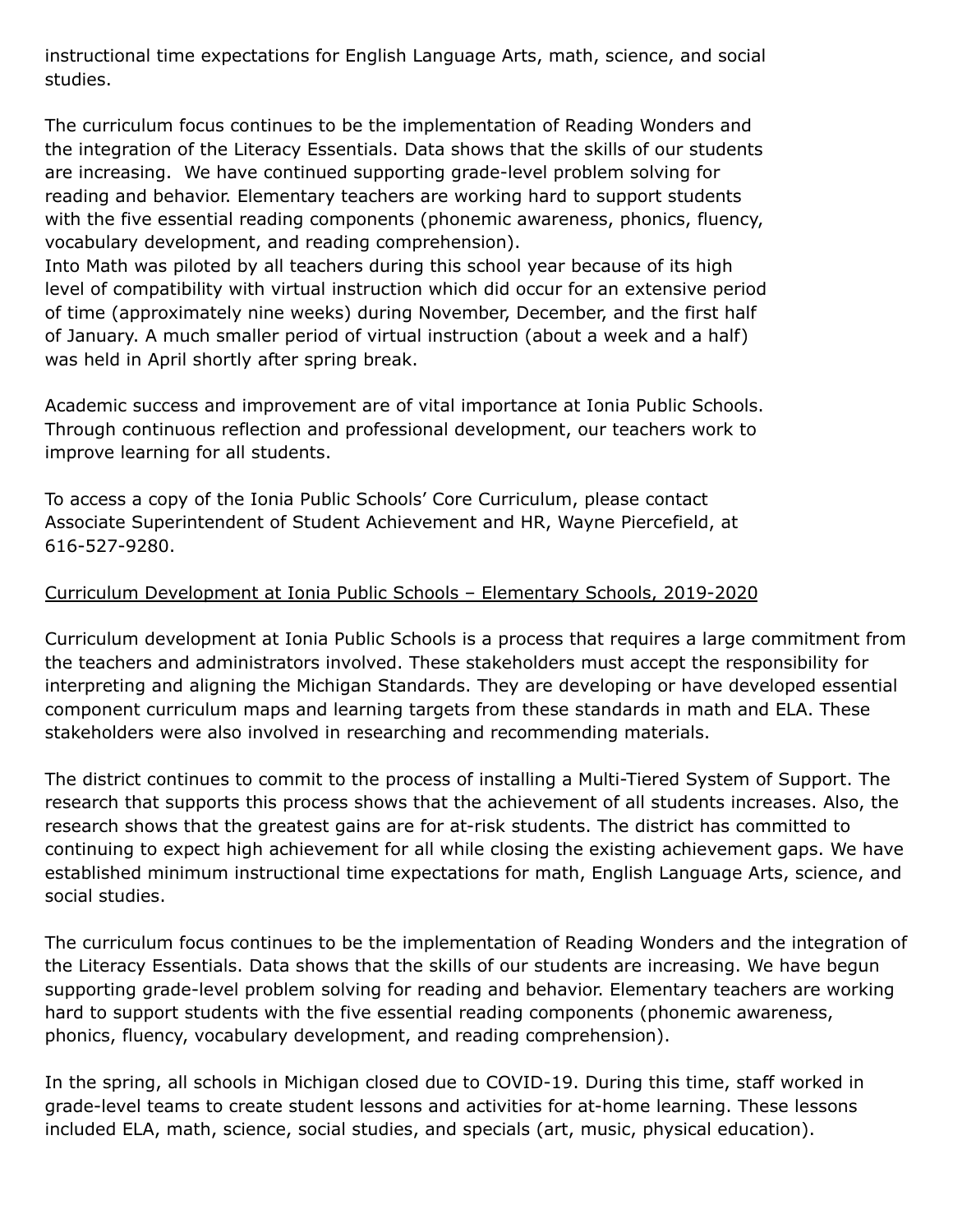Academic success and improvement are of vital importance at Ionia Public Schools. Through continuous reflection and professional development, our teachers work to improve learning for all students.

To access a copy of the Ionia Public Schools' Core Curriculum, please contact Associate Superintendent of Instructional Services, Jennifer Burns, at 616-527-9280.

#### 5. THE AGGREGATE STUDENT ACHIEVEMENT RESULTS FOR ANY LOCAL COMPETENCY TESTS OR NATIONALLY NORMED ACHIEVEMENT TESTS

|                 | Mean RIT (Reading)<br>2020/2021 | Mean RIT (Math)<br>2020/2021 |
|-----------------|---------------------------------|------------------------------|
| K               | 153.9 (Norm 153.09)             | 160 (Norm 157.11)            |
| 1st             | 163.2 (Norm 171.4)              | 170.7 (Norm 176.4)           |
| 2 <sub>nd</sub> | 180 (Norm 185.57)               | 185.5 (Norm 189.42)          |
| 3rd             | 189.5 (Norm 197.12)             | 194.8 (Norm 201.08)          |
| 4th             | 195.6 (Norm 204.83)             | 200 (Norm 210.51)            |
| 5th             | 205.8 (Norm 210.98)             | 211.8 (Norm 218.75)          |

|                 | Mean RIT (Reading)<br>2019/2020<br>*Mid-year due to COVID-19 | Mean RIT (Math)<br>2019/2020<br>*Mid-year due to COVID-19 |
|-----------------|--------------------------------------------------------------|-----------------------------------------------------------|
| K               | 149.7 (Norm 151.3)                                           | 149.8 (Norm 151.5)                                        |
| 1st             | 164.5 (Norm 171.5)                                           | 168.9 (Norm 173.8)                                        |
| 2 <sub>nd</sub> | 186.8 (Norm 184.2)                                           | 192.2 (Norm 186.4)                                        |
| 3rd             | 190.4 (Norm 195.6)                                           | 190.6 (Norm 198.2)                                        |
| 4th             | 196.1 (Norm 203.6)                                           | 198.6 (Norm 208.7)                                        |
| 5th             | 206.1 (Norm 209.8)                                           | 208.4 (Norm 217.2)                                        |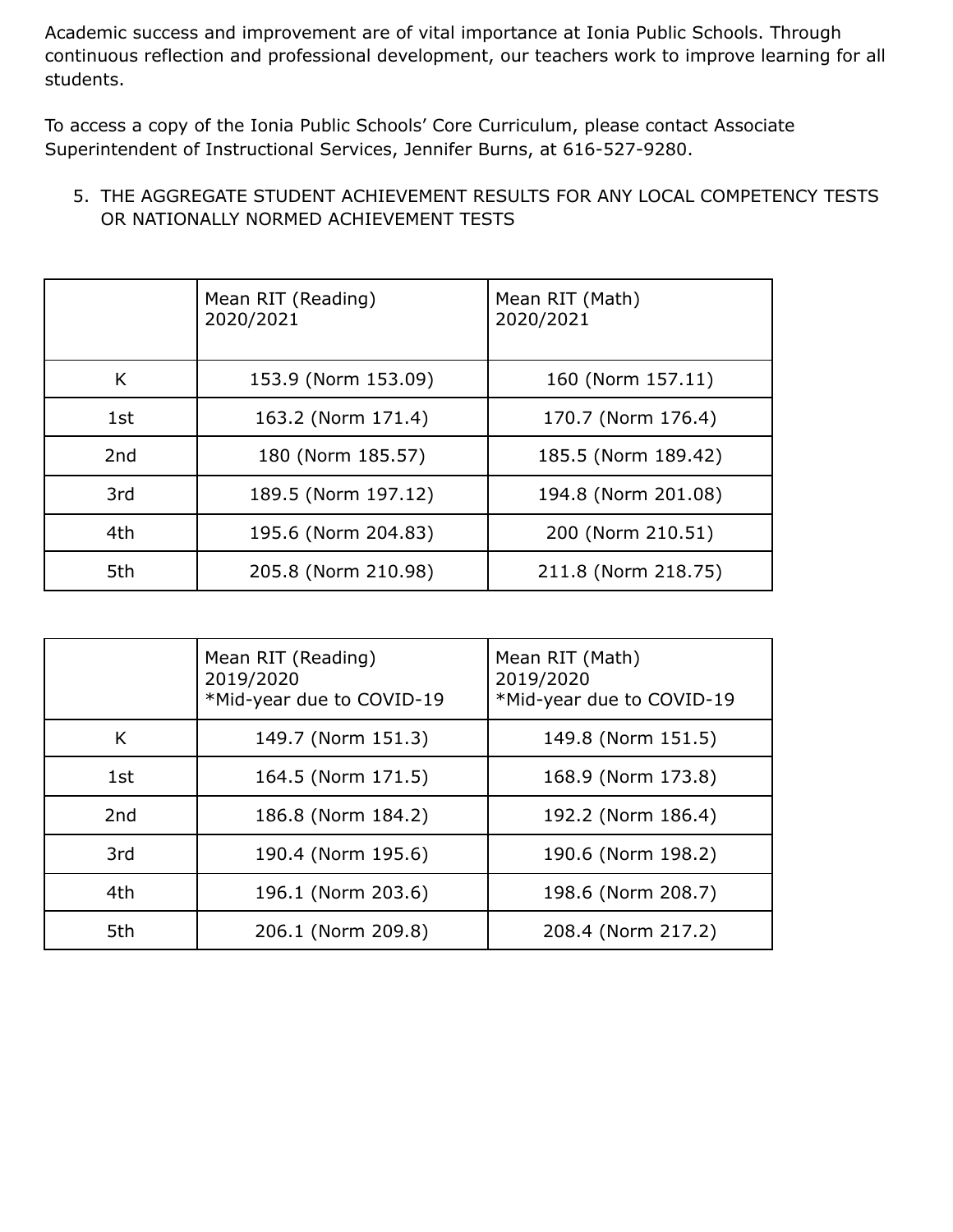#### 6. IDENTIFY THE NUMBER AND PERCENT OF STUDENTS REPRESENTED BY PARENTS AT PARENT-TEACHER CONFERENCES

2020-2021 School Year

|                | <b>Fall Conferences</b> | % Attendance | Spring<br>Conferences | % Attendance |
|----------------|-------------------------|--------------|-----------------------|--------------|
| kinderstart    | 8/8                     | 100%         | 9/9                   | 100%         |
| kindergarten A | 26/27                   | 96%          | 23/23                 | 100%         |
| kindergarten B | 25/25                   | 100%         | 22/22                 | 100%         |
| 1st grade A    | 16/18                   | 89%          | 17/17                 | 100%         |
| 1st grade B    | 17/17                   | 100%         | 15/15                 | 100%         |
| 2nd grade A    | 24/24                   | 100%         | 20/20                 | 100%         |
| 2nd grade B    | 22/22                   | 100%         | 21/21                 | 100%         |
| 3rd grade A    | 26/26                   | 100%         | 21/21                 | 100%         |
| 3rd grade B    | 25/25                   | 100%         | 20/20                 | 100%         |
| 4th grade A    | 25/26                   | 96%          | 19/20                 | 95%          |
| 4th grade B    | 27/27                   | 100%         | 25/25                 | 100%         |
| 5th grade A    | 28/28                   | 100%         | 24/24                 | 100%         |
| 5th grade B    | 27/28                   | 96%          | 25/25                 | 100%         |
| EI room        | 6/6                     | 100%         | 7/7                   | 100%         |
|                | 302/307                 | 98%          | 268/269               | 99.6%        |

2019-2020 School Year

|                | $(KS-3)$ 9/25 &<br>$9/26$ 2019, $(4-5)$<br>10/28 & 10/30<br>2019 | % Attendance | Spring<br>Conferences<br>canceled due to<br>COVID-19 |  |
|----------------|------------------------------------------------------------------|--------------|------------------------------------------------------|--|
| kinderstart    | 17/17                                                            | 100%         |                                                      |  |
| kindergarten A | 22/22                                                            | 100%         |                                                      |  |
| kindergarten B | 21/22                                                            | 95%          |                                                      |  |
| 1st grade A    | 27/27                                                            | 100%         |                                                      |  |
| 1st grade B    | 27/27                                                            | 100%         |                                                      |  |